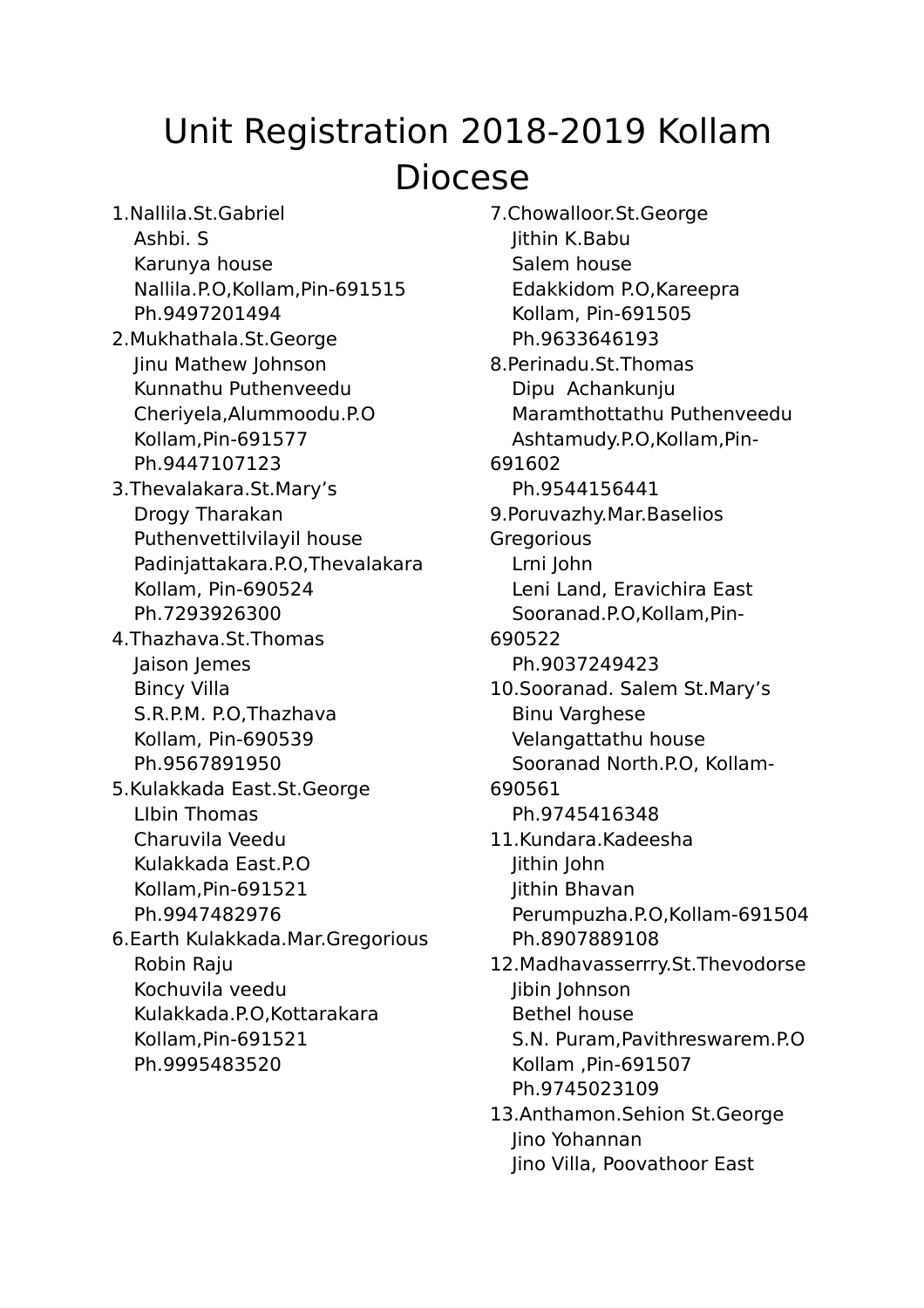Kulakkada.P.O,Kollam,Pin-691521 Ph.9446854968

14.Kundara.St.Thomas Ajin Philip(Ocym Secretary) St.Thomas Orthodox Valiya Palli Kundara.P.O,Kollam Ph.9567743969 15.Puthoor.St.George Jipson Joy Cherukara Thekkathil Veedu Puthoor.P.O,Kollam,Pin-691507 Ph.8593036024 16.Sooranad.St.Thomas Sinjith Joy Madathikyyathu Padinjattathil Eravichira Esat,Sooranad.P.O Kollam, Pin-690522 17.Mynagappalli.St.Mary's Libin Kunjumon Kuttiyil house Edavanassery,Mynagappally.P.O Kollam, Pin-690519 Ph.9526769213 18.Karikkal-Puthoor.St.George Lipson James Kalikal Veedu Karikkal,Karimpinpuzha.P.O Puthoor, Kollam, Pin-691507 Ph.8301919677 19.Panthaplavu.St.Mary's Resbin Raju Plavila Veedu Kannimel,Pattazhi.P.O Kollam, Pin-691522 Ph.7025117654 20.Perumpuzha.St.John the Baptist Milin Mamachan Nediyavila Padinjattathil

Perumpuzha.P.O,Near Eachadi Mukku Kollam, Pin-691504 Ph.9020811221

21.Kallada.St.Mary's Valiyapalli Liju B.Saju Iju Bhavanam Peruvelikkara.P.O,West Kallada Kollam, Pin-690521 Ph.8943842513 22.Muthupilakkad.St.Mary's Jishin S.Saji Saji Bhavan Muthupilakkadu West.P.O Kollam, Pin-690520 Ph.9207357820 23.Chittumala.St.Mary's Abin Mathew Santhayalam Chittumala,East Kallada.P.O Kollam, Pin-691502 Ph.7034756323 24.Plamthundil.St.Thomas Jibin Jose J.J.Bhavan Uppoodumuri,East Kallada.P.O,Kollam Ph.7559818003 25.Koduvila.St.Elijah Rijo Rajan Thunduvila Thadathil Veedu Koduvila.P.O, East Kallada Kollam, Pin-691502 Ph.8606789817 26.Karimthottuva.St.Mary's Abin Mathew Thenguvila Puthenveedu Karimthottuva.P.O,Kollam 7356448519 27.Kaithakode.St.George Tinson Thomas